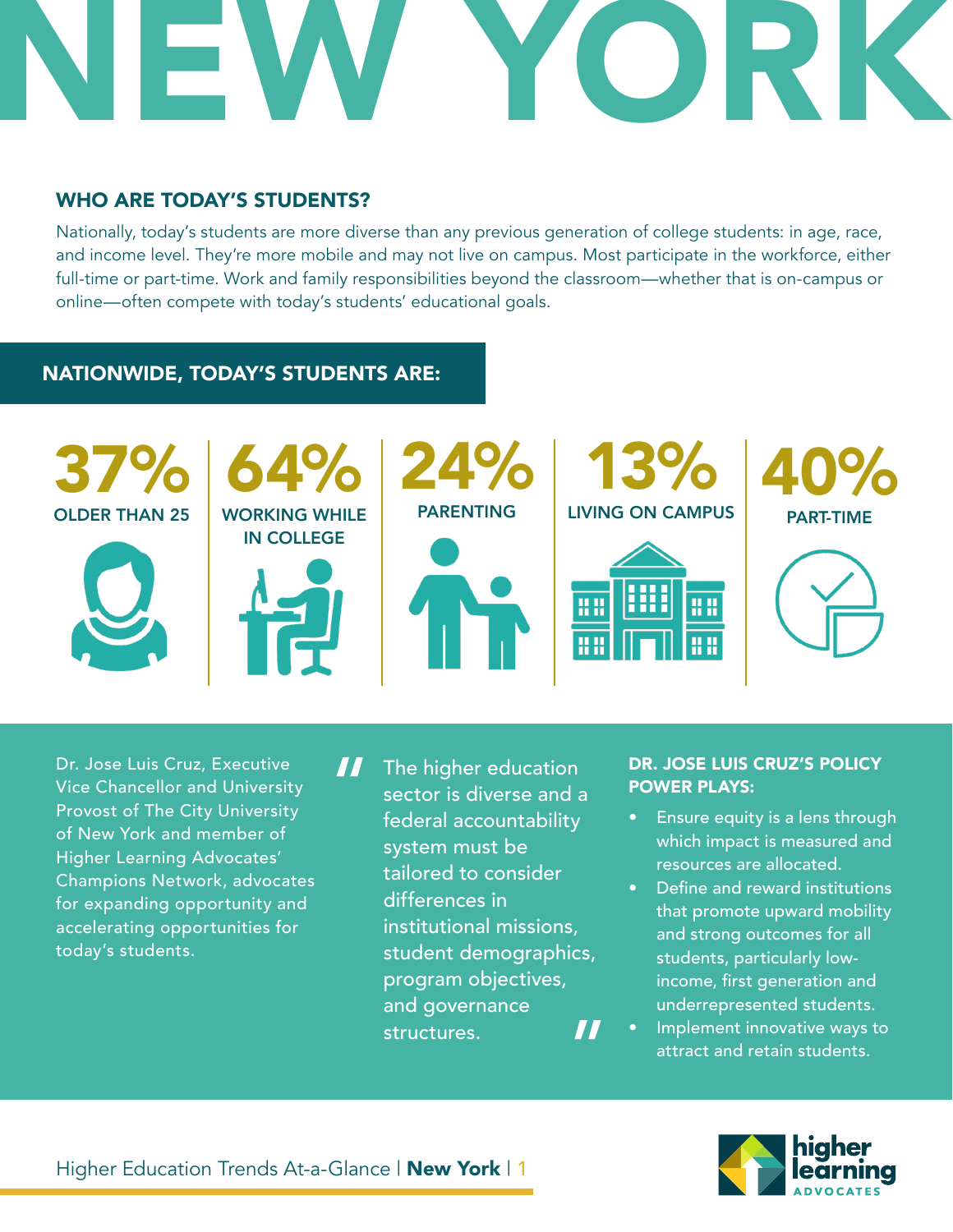

# SNAPSHOT: How do New York's numbers stack up?

To better understand how New York compares to the national higher education landscape, look to the data below detailing trends in enrollment, federal student aid, tuition and fees, earnings, and attainment comparing national and state level data.



## Higher Education Trends At-a-Glance | New York | 2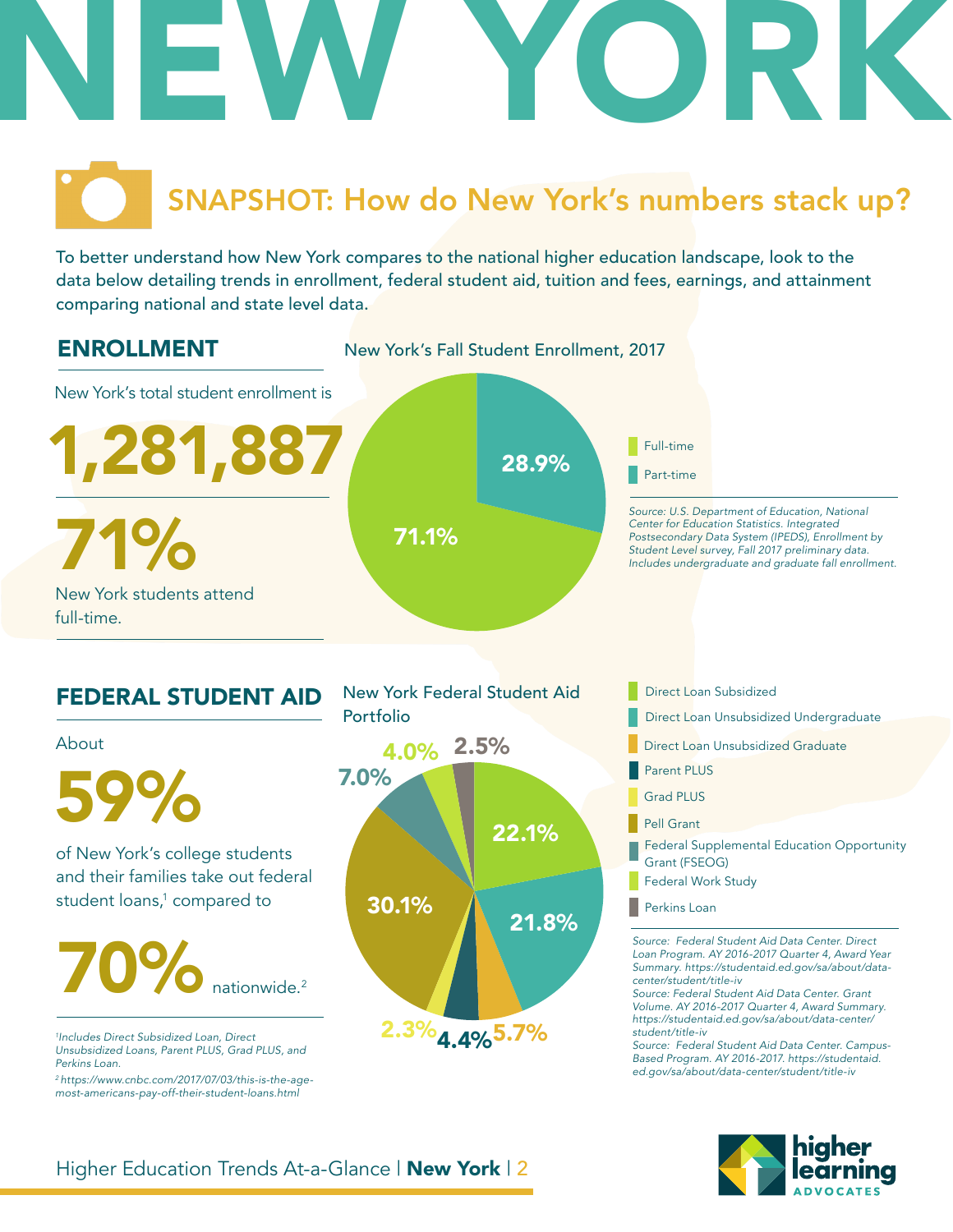

SNAPSHOT: How do New York's numbers stack up?

## TUITION & FEES

New York's institutions of higher education tuition & fees are below the national average at public four-year institutions, but above average at public twoyear institutions.

*Source: College Board. Trends in College Pricing 2018. Figure 5 and 6. https://trends.collegeboard. org/college-pricing*

*Source: College Board. Average Tuition and Fees and Room and Board in Current Dollars, 2017-18 and 2018-19.*

*https://trends.collegeboard.org/college-pricing/* figures-tables/average-published-undergraduate*charges-sector-2018-19*

#### Average Tuition & Fees | 2018-2019



ATTAINMENT

In 2016-2017, above-average rates of New York students obtained postsecondary degrees compared to the rest of the nation.

*Source: U.S. Department of Education, National Center for Education Statistics. Integrated Postsecondary Education Data System (IPEDS), Completions Survey by Gender, 2016-2017 academic year.* 

*Source: Ginder, S.A., Kelly-Reid, J.E., and Mann, F.B. (2018). Postsecondary Institutions and Cost of Attendance in 2017– 18; Degrees and Other Awards Conferred, 2016–17; and 12-Month Enrollment, 2016–17: First Look (Provisional Data) (NCES 2018- 060rev). U.S. Department of Education. Washington, DC: National Center for Education Statistics. Retrieved November 2018 from https://nces.ed.gov/ pubs2018/2018060REV.pdf*

Note: Certificates only include less than one year and *at least one year but less than 4 years.* 

#### Percentage of Degrees & Certificates Awarded | 2016-2017



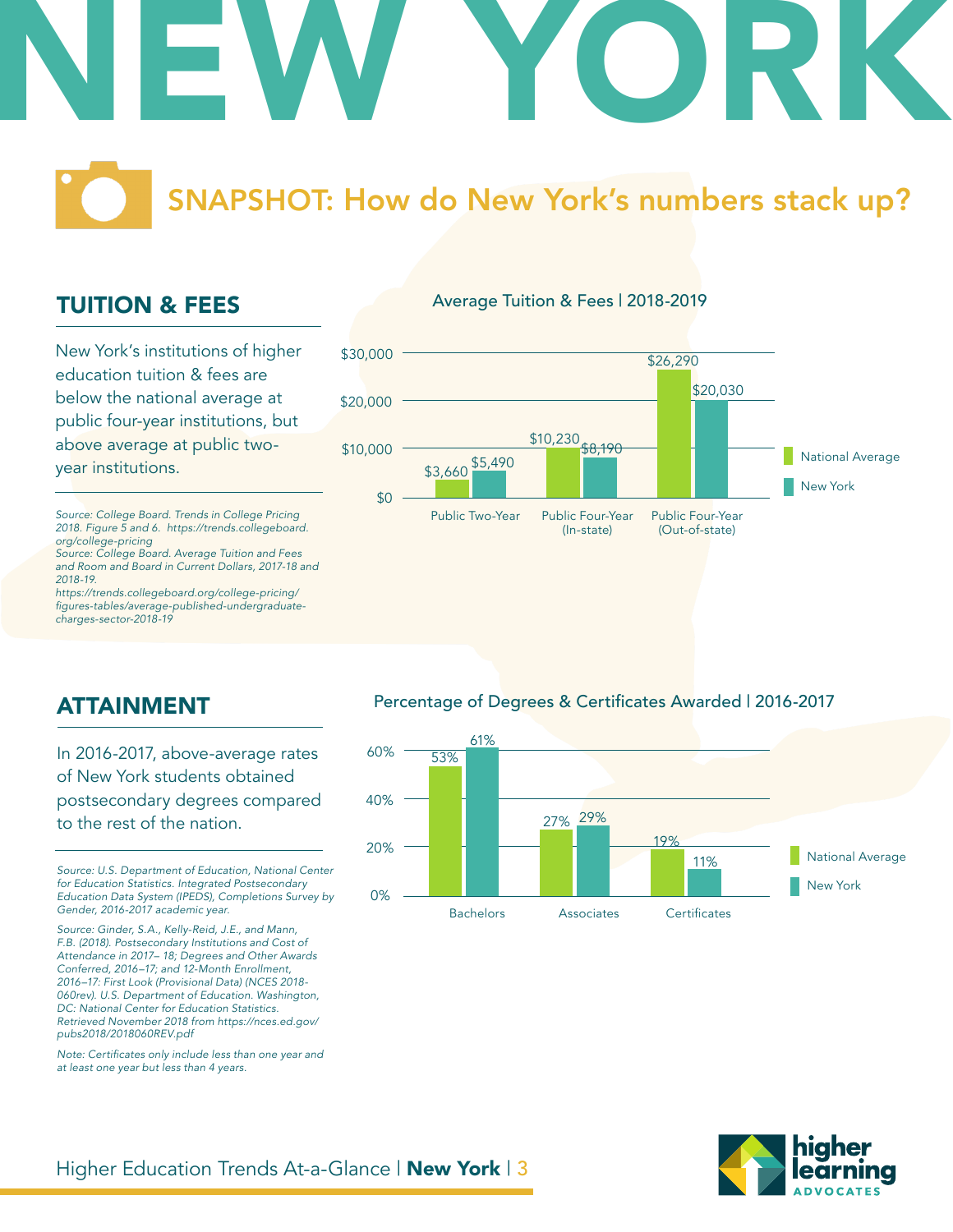

## SNAPSHOT: How do New York's numbers stack up?

## ATTAINMENT *continued*

New York Education Levels for Residents Ages 25-64

As of February 2019,

**19.7%** 16.0%

of New York residents ages 25- 64 have obtained a certificate or postsecondary degree.

NATIONALLY,

47.6%

of Americans ages 25-64 have obtained a certificate or postsecondary degree.3





### Percentage of New York Residents Ages 25-64 with at least an Associate's Degree by Race



*Source: Lumina Foundation. A Stronger Nation. February 26, 2019. http://strongernation. luminafoundation.org/report/2019/#state/NY*



<sup>3</sup>*http://strongernation.luminafoundation.org/ report/2019/#state/NY*

Higher Education Trends At-a-Glance | New York | 4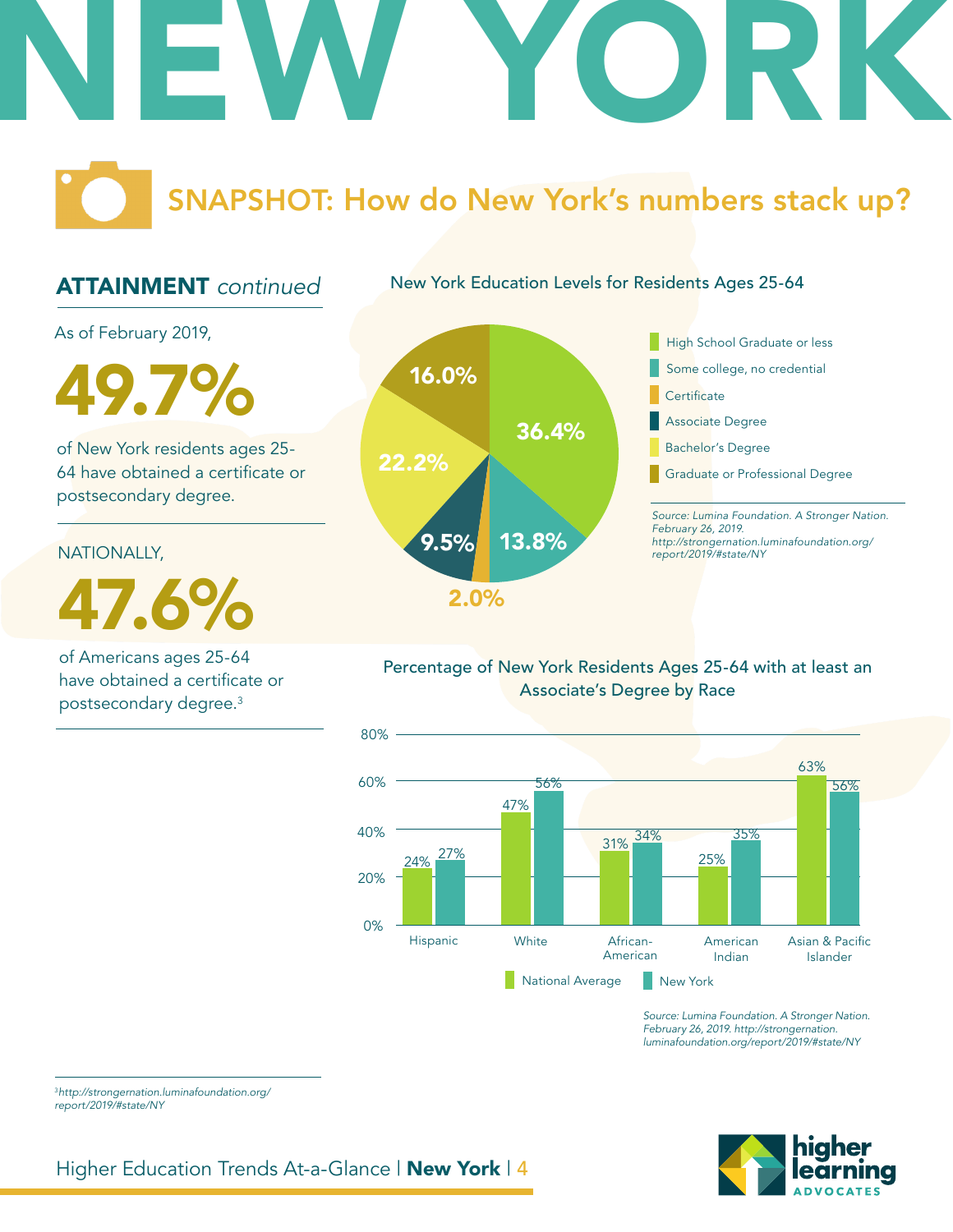# NEW YORK

# SNAPSHOT: How do New York's numbers stack up?

## EARNINGS AND EMPLOYMENT

Americans who earn a postsecondary degree or credential have higher earnings potential.

*Source: Georgetown University Center for Education*  and Workforce. Certificates: Gateway to Gainful *Employment and College Degrees. https://cew.* georgetown.edu/cew-reports/certificates/

New York workers with higher levels of postsecondary attainment have more earning power than their peers with less than a bachelor's degree. The median earnings of New York residents is above the national average for most levels of educational attainment except for residents that did not graduate from high school.

*Source: U.S. Census Bureau, Earnings in the Past 12 Months, 2012-2016 American Community Survey 5-Year Estimates.* https://factfinder.census.gov/faces/tableservices/

*jsf/pages/productview.xhtml?pid=ACS\_09\_5YR\_ S1501&prodType=table*

## The majority of jobs nationwide in 2020 will require education beyond high school.

*Source: Anthony P. Carnevale, Nicole Smith, and Jeff Strohl. Georgetown Center for Education and Workforce. Recovery: Job Growth and Education Requirements through 2020. June 26, 2013. https://cew.georgetown.edu/cew-reports/ recovery-job-growth-and-education-requirementsthrough-2020/*

#### National Average Earnings of U.S. Workers By Educational Attainment



#### Median Earnings by Educational Attainment for New York Residents Aged 25 and Over



#### Percentage of Jobs that will Require Postsecondary Education by 2020

New York

National Average



#### Higher Education Trends At-a-Glance | New York | 5